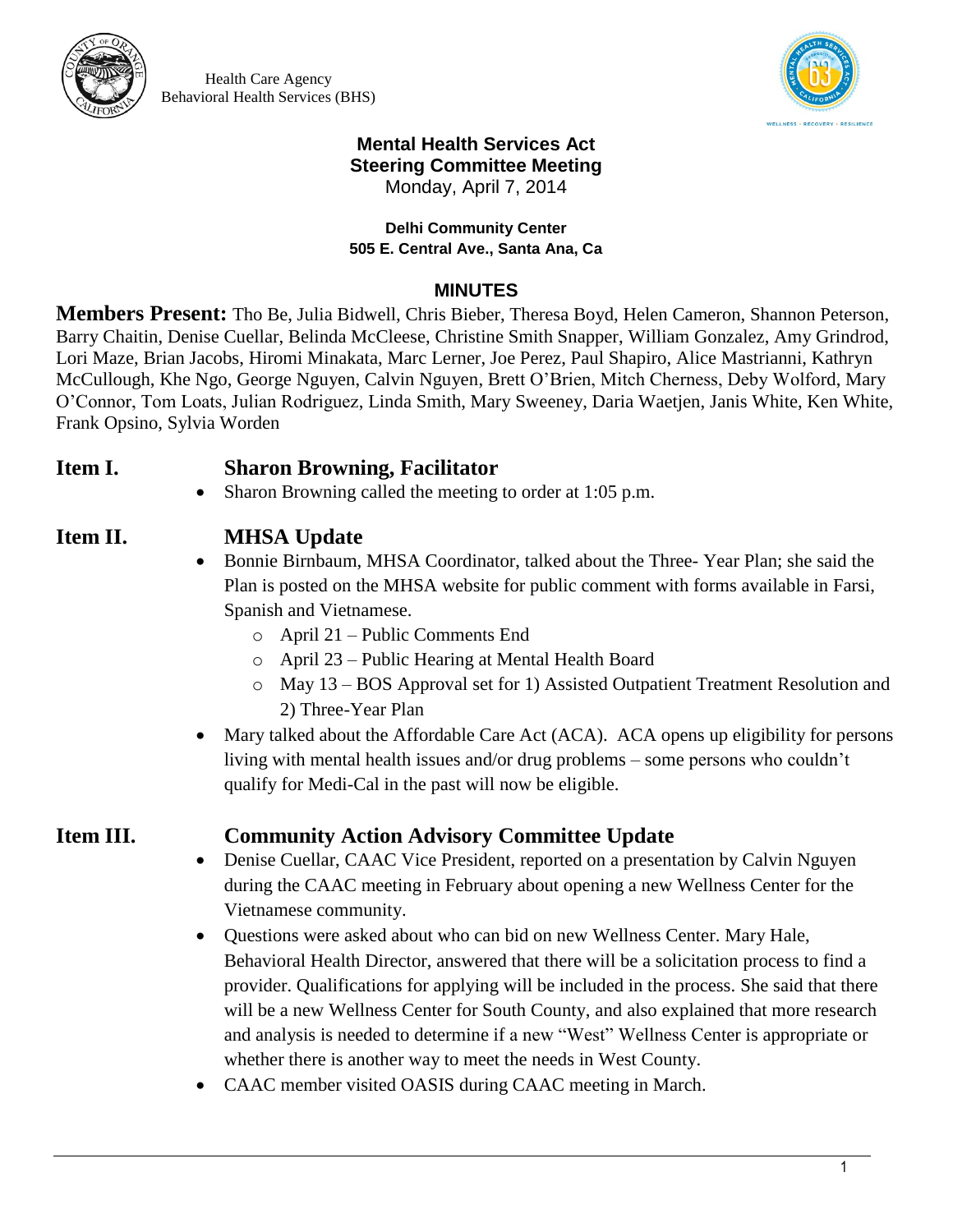

Health Care Agency Behavioral Health Services (BHS)



# **Item IV. Local/State Update and HCA Reorganization**

- Mary Hale, Behavioral Health Director, spoke on Innovations:
	- o She explained that there were changes in the membership of the Oversight and Accountability Commission. The OAC staff has given approval to extend time periods of the current Innovations projects.
	- o Round # 2 Innovations projects are awaiting approval on April 24.
	- o She also stated that hopefully by May, the planning for new innovation Projects can start.
- Mary also spoke about the county budget:
- She stated that BHS is still working with CalOptima to implement the Affordable Care Act.
- HCA Reorganization:
	- o Mary explained the HCA Reorganization.

## **Item V. Subcommittee Reports**

- CSS Adults/Older Adults
	- o Helen Cameron during last month's subcommittee meeting, they discussed 13 topics that the community wanted more information on.
- PEI
	- o Daria Waetjen during last month's subcommittee meeting, they discussed 10 topics the community wanted more information on.
- CSS Children and TAY
	- o Linda Smith during last month's subcommittee meeting, they discussed 10 topics the community wanted more information on.

### Innovations

o William Gonzalez – during last month's subcommittee meeting, they had a presentation from Hieu Nguyen, project lead for OC ACCEPT and had a client share her experience with the program and how she benefited from it.

## **Item VI. Reconnect Socialization Program**

- Theresa Sena, Volunteer Coordinator, and Derrick Nguyen, Case Manager
	- o They talked about the program and had a participant talk about her experience with the program.

## **Item VII. OCLINKS**

• Jason Austin talked about OCLINKS and how it connects people to one of 205 behavioral health services available in the County.

## **Item VIII. Steering Committee Comments**

o Meeting of the Minds on May 13, 2014